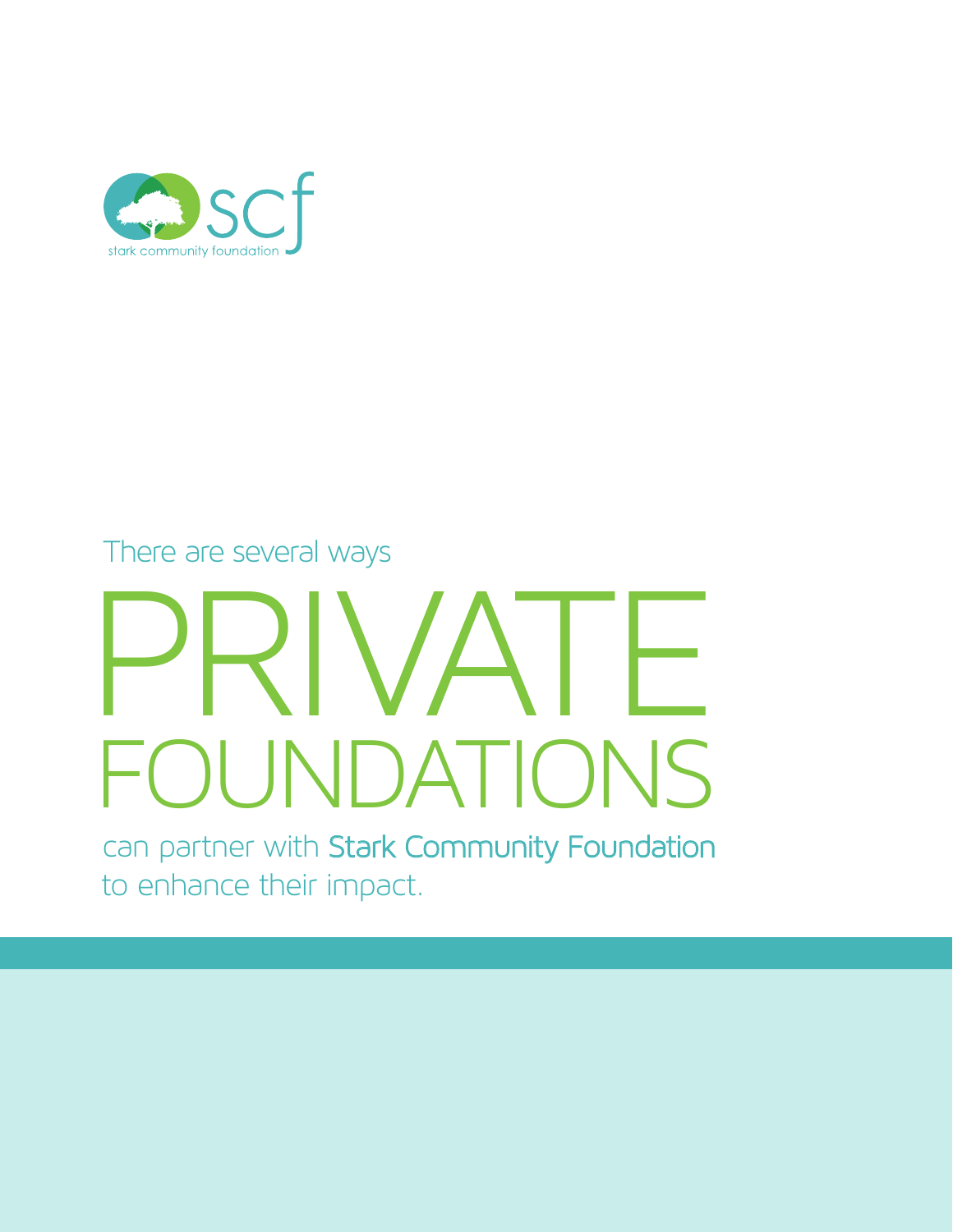# Private Foundation Services

Creating a private foundation is an individual's or family's public affirmation of their philanthropic spirit and commitment to our community and beyond. However, many individuals establish private foundations only later to discover that the process of managing the foundation is not as simple as it once seemed and becomes a burden to maintain. Stark Community Foundation offers several personalized services to address these concerns, and we work with donors and their advisors to determine which option is best.

# Option One

### Administrative Services

If your private foundation needs specific services — strategy, grantmaking or support — Stark Community Foundation can easily assist you. Our knowledgeable and experienced staff can help guide your foundation's trustees as they make decisions regarding which organizations and programs to support. We can also share the pressing issues facing our community and organizations working strategically to meet those needs.

Some of our services include:

- Personal consultations on which local nonprofits are making a difference in the areas you care most about
- Complete tracking of grantmaking, from distributing and reviewing applications to collecting progress reports
- Coordination of site visits to potential, current or former grantees

# Option Two

### Supplement a Private Foundation's Work with a Donor Advised Fund

Many trustees of private foundations have difficulty meeting the annual 5% payout requirement, resulting in grants being made out of necessity rather than being strategic and impactful. Since Stark Community Foundation is a public charity, we can assist by accepting contributions from a private foundation's annual payout into a Donor Advised Fund. This option also gives you more time to research the charities you want to support and the flexibility to give when the time is right for you. One or more trustees of your foundation can have grant recommending rights.

Some of our offerings include:

- Research on your favorite causes and assistance with philanthropic strategy
- Strategic investment management as part of our \$350 million diversified portfolio
- Quarterly financial statements and 24/7 access to our Donor Portal, a secure online fund management system

# Option Three

### Convert a Private Foundation to a Fund

Converting your private foundation into a Donor Advised Fund or Supporting Foundation at Stark Community Foundation will not only alleviate administrative burdens, it will also increase your philanthropic impact. No matter which option you choose, the new fund can still maintain the same level of personalization as your foundation — name, identity, goals and vision. You can continue giving generously without the burdensome administrative costs, IRS requirements and excise tax payments associated with a private foundation. Converting your foundation will save you time and money while also maximizing the effectiveness of your grantmaking.

Some of the benefits include:

- Not being bound by the annual 5% minimum payout requirement
- Eliminating annual excise tax on investment income
- Increasing your foundation's Fair Market Value (FMV) deduction by 10%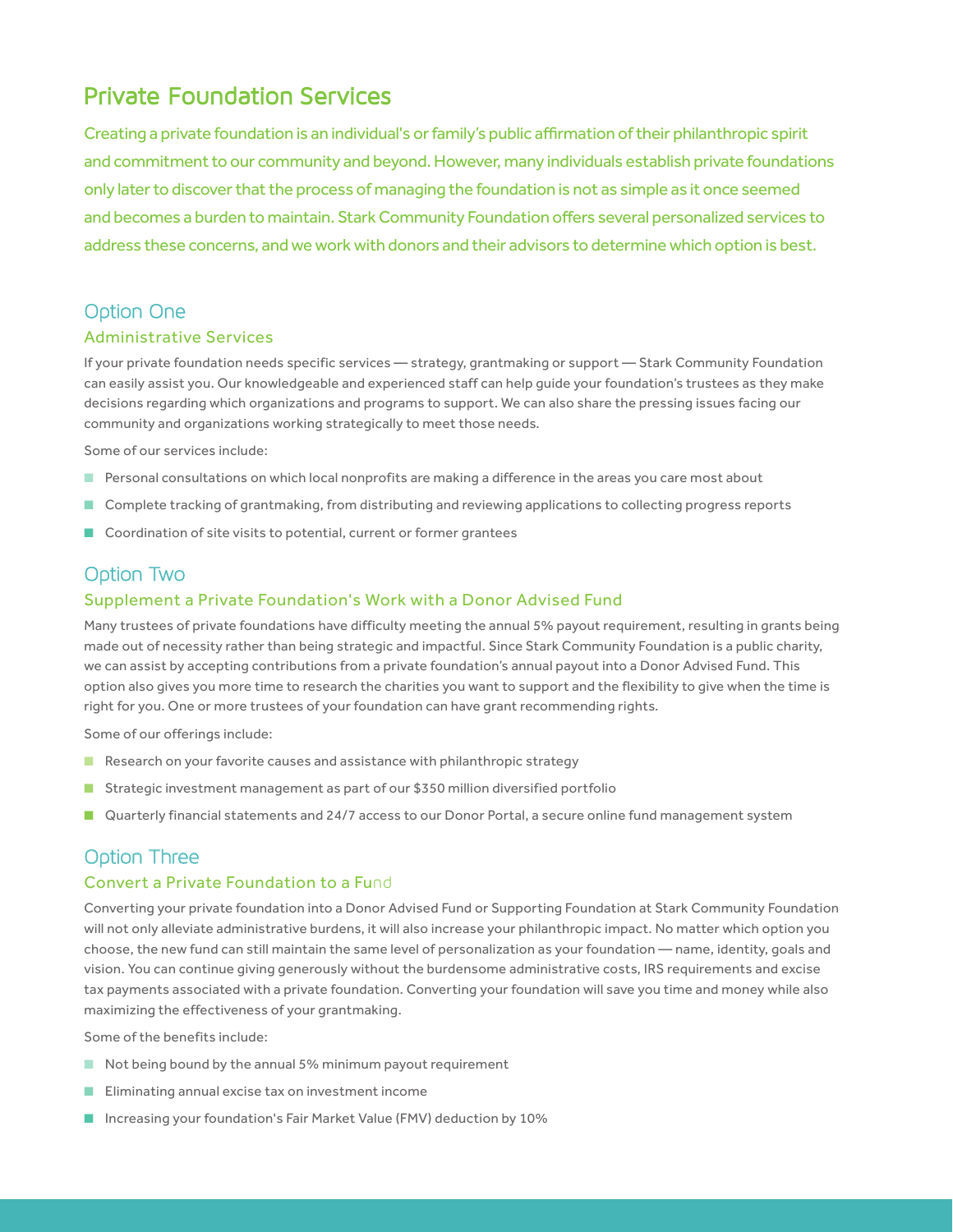# Comparison of Gifting Vehicles

# Set-Up Considerations

|                                                             | <b>Donor Advised Fund at</b><br><b>Stark Community Foundation</b> | <b>Supporting Foundation at</b><br><b>Stark Community Foundation</b> | <b>Private Foundation</b>                                                       |
|-------------------------------------------------------------|-------------------------------------------------------------------|----------------------------------------------------------------------|---------------------------------------------------------------------------------|
| <b>Time Frame</b>                                           | Immediate                                                         | Generally 1 to 2 months                                              | Initial set up 2 to 3 months                                                    |
| <b>Recommended</b><br><b>Minimum</b><br><b>Contribution</b> | \$10,000                                                          | \$500,000                                                            | At least \$5 million recommended<br>to justify startup and<br>maintenance costs |

## Tax Considerations

| Cash                                                       | Deduction of up to 60% of AGI                            | Deduction of up to 60% of AGI                                  | Deduction of up to 30% of AGI                                                                                                                                                                                    |
|------------------------------------------------------------|----------------------------------------------------------|----------------------------------------------------------------|------------------------------------------------------------------------------------------------------------------------------------------------------------------------------------------------------------------|
| <b>Publicly Traded</b><br><b>Securities</b>                | FMV deduction of up to<br>30% of AGI                     | FMV deduction of up to<br>30% of AGI                           | FMV deduction of up to 20% of AGI                                                                                                                                                                                |
| <b>Closely Held</b><br><b>Stock/Real</b><br>Estate         | FMV deduction of up to<br>30% of AGI                     | FMV deduction of up to<br>30% of AGI                           | Deduction is limited to the donor's<br>cost basis or FMV, whichever is<br>lower, up to 20% of AGI                                                                                                                |
| <b>Tax Status</b>                                          | $501(c)(3)$ public charity as a<br>component fund of SCF | $501(c)(3)$ public charity due to<br>its relationship with SCF | 501(c)(3) private foundation; not as<br>favorable as public charity status                                                                                                                                       |
| <b>Tax Return</b><br>and Audits                            | Not applicable                                           | Annual returns are prepared<br>and filed by SCF                | Must be performed by<br>foundation managers or a<br>professional accountant                                                                                                                                      |
| <b>Private</b><br><b>Foundation</b><br><b>Excise Taxes</b> | Not applicable                                           | Not applicable                                                 | Excise tax of 1.39% on net<br>investment income and substantial<br>excise taxes imposed for failure<br>to meet payout requirement and<br>for engaging in certain prohibited<br>transactions such as self-dealing |

| Administrative<br><b>Services</b> | Most services covered by<br>an annual fee of approximately 1%<br>(depending on total assets<br>donated) of FMV of assets                                                                                 | Most services covered by<br>an annual fee of approximately 1%<br>(depending on total assets<br>donated) of FMV of assets                                 | Must be performed by board<br>members or officers ("foundation<br>managers") or any hired staff |
|-----------------------------------|----------------------------------------------------------------------------------------------------------------------------------------------------------------------------------------------------------|----------------------------------------------------------------------------------------------------------------------------------------------------------|-------------------------------------------------------------------------------------------------|
| Payout<br><b>Requirement</b>      | No required payout                                                                                                                                                                                       | No required payout                                                                                                                                       | Annual payout of at least 5%<br>of foundation assets                                            |
| Donor<br>Investment               | Donor recommends grants to<br>SCF for distribution to qualified<br>501(c)(3) organizations; successor<br>fund advisors can be named for<br>generations; the fund will maintain<br>its name in perpetuity | Supporting foundation board has<br>control over investments and<br>grantmaking; SCF and donor appoint<br>board members                                   | Donor appoints board,<br>which controls investments<br>and grantmaking                          |
| Grantmaking<br><b>Support</b>     | SCF's professional staff can help<br>identify and assess grantees,<br>and advise on community needs;<br>educational events and<br>consultation available                                                 | SCF's professional staff can help<br>identify and assess grantees,<br>and advise on community needs;<br>educational events and<br>consultation available | Grantmaking activities must<br>be conducted by foundation<br>managers or hired staff            |

### Definition of Terms

**SCF =** Stark Community Foundation

**AGI =** Adjusted Gross Income

**FMV =** Fair Market Value